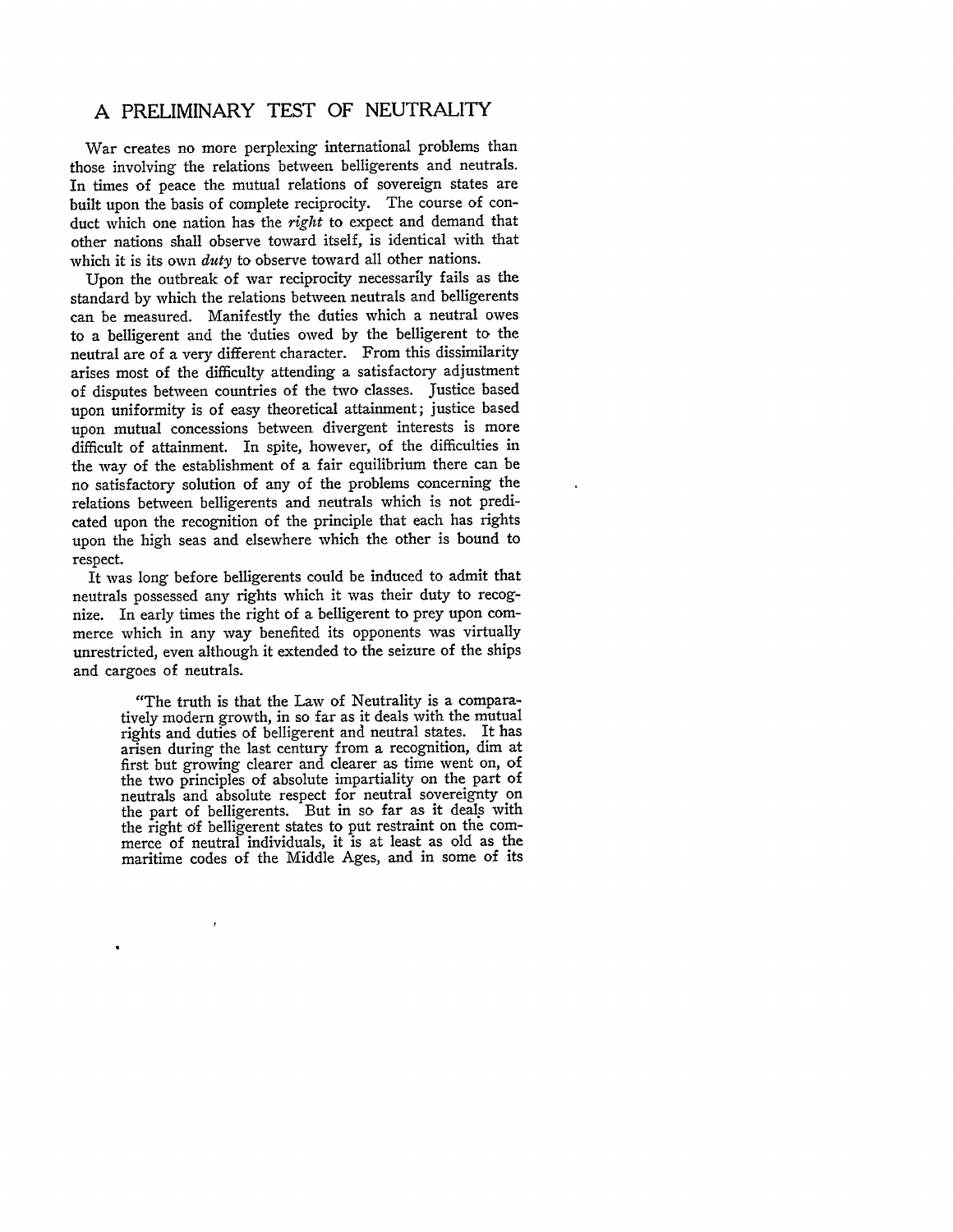provisions traces can be found of the sea laws of the Greeks and the Romans. Opposing self-interests are the operative forces which have determined the character of this part of the Law of Neutrality. At first the powers at war were able to impose hard conditions upon peaceful merchants. It was a favor for them to be allowed to trade at all, and they were not permitted to do anything that would impede the operations of the belligerents. Then, as commerce became stronger, concession after concession was won for neutral traders; and neutral states made common cause to protect their subjects from molestations they deemed unwarrantable. **'** The nineteenth century has seen the removal of many of the remaining shackles, and it can hardly be doubted that others will soon be struck off."<sup>1</sup>

The present attitude of belligerents toward neutrals, while a great improvement over the earlier attitude, still leaves much to be desired. On the other hand, neutrals are at times inclined to deny the just rights of belligerents. While an enlightened system of International Law should undoubtedly favor neutrals to the greatest possible extent, it must also recognize the due rights of belligerents; and the right of a neutral to demand proper treatment from a belligerent must always to a great degree be dependent upon the neutral's observance of its own duties. A neutral is only entitled to the rights of neutrals when it recognizes and performs the obligations of neutrals.

Furthermore, it is only by the strict observance of the rules governing the duties of neutrals to belligerents, that a neutral avoids the risk of being on the wrong side of a claim for damages; for the liability of a belligerent to account in damages for injuries inflicted upon a neutral by its violation of a belligerent's duties toward neutrals is no clearer than is the liability for damages of a neutral to a belligerent where the former has been guilty of a violation of its duties toward the latter.

It is therefore evident that a neutral which desires to be in a position to successfully assert all its rights as against belligerents must study not only the extent of these *rights,* but also the nature and extent of its *duties* to the belligerents.

The first and greatest of these duties is that of being neutral; and by neutrality can only be meant absolute neutrality. There is, and can be, no other form of neutrality. International Law knows nothing of the "qualified neutrality" sometimes referred

<sup>&#</sup>x27;Lawrence's Principles of International Law, **p.** 476.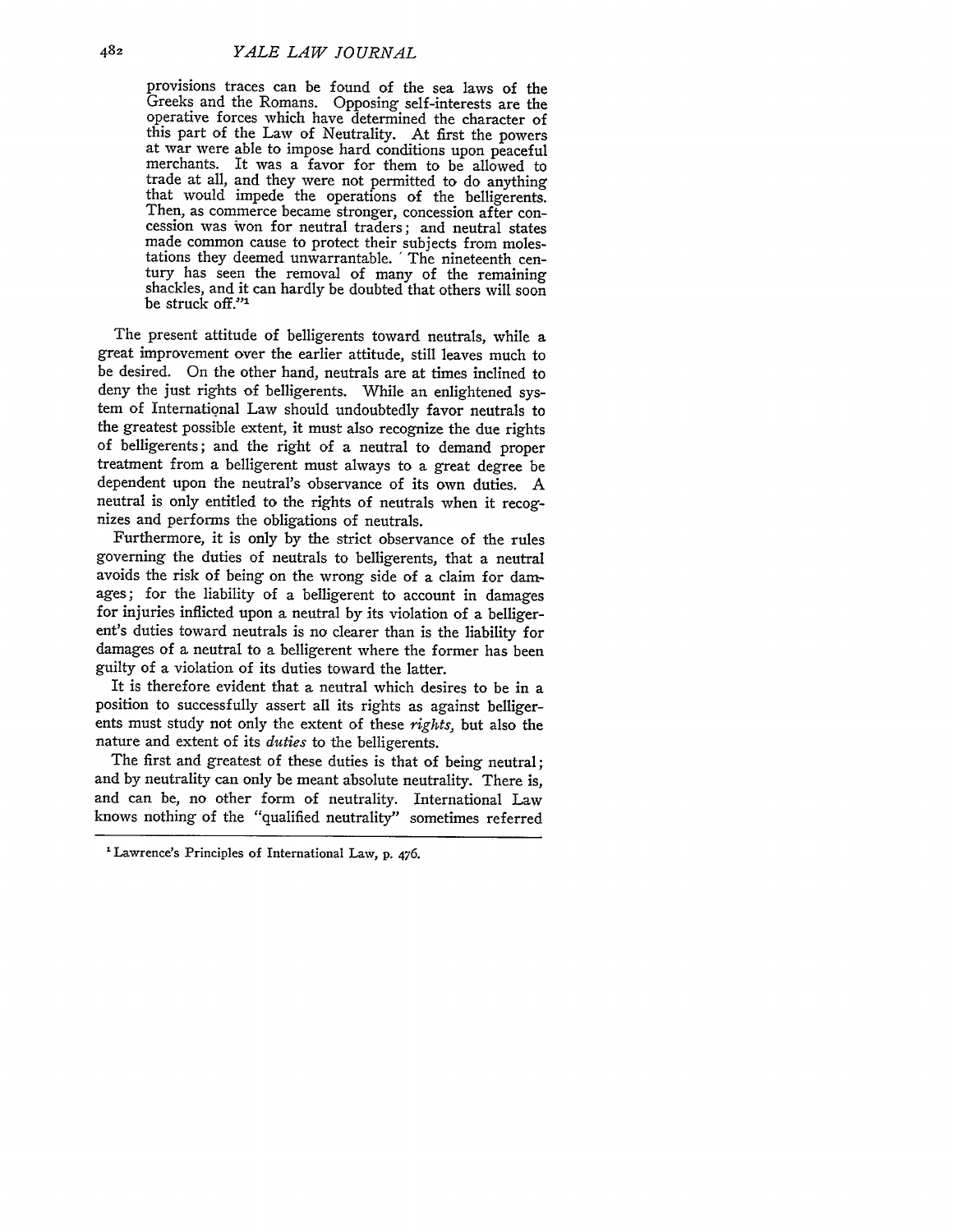to by International Law writers of an earlier day, or of the "benevolent neutrality" which has first come into prominence during the present war. Any departure from a policy of strict non-discrimination between belligerents destroys the true neutrality of a nation.

Justice requires that the conduct not only of belligerents toward neutrals, but also that of neutrals towards belligerents, shall be determined **by** fixed legal principles. It is in the stormiest waters that there is the greatest need of accurate steering; and it is during times of warfare, when the rules of International Law are most apt to be disregarded, that there is the greatest need of strict adherence to these principles. The question next naturally arises as to what these principles of International Law are which should guide a neutral in framing its conduct toward belligerents. To attempt even an enumeration of all the rules necessary for the determination of each problem of this character which can arise would be an impossibility in a short article of this character.

There is, however, one preliminary rule which can be laid down which will furnish an accurate preliminary test of neutrality, and which in most cases will indicate the road which it is necessary to follow in order to arrive at the solution of any concrete question which may be presented to a neutral relative to its conduct toward a belligerent.

This test is to be found in the strict application of the principle that it is the duty of every neutral to govern all its actions which in any manner affect the interests of any of the belligerents, **by** the rules of International Law, as they existed at the time of the breaking out of the war. No neutral country has the right to attempt to modify the rules of International Law during the continuance of hostilities, nor to acquiesce in any attempt of the belligerents on one side to so change them. A neutral, during the continuance of hostilities, cannot act as an international law maker nor can a neutral while retaining an attitude of strict neutrality properly assume to pass upon the merits of the controversy being settled **by** the test of arms, nor give as an excuse for refusing to follow the existing rules of law, that in its opinion its adherence to these rules would work for the benefit of one or other of the belligerents. The adoption of the theory that any principle of International Law which works to the advantage of either belligerent must be suspended would mean the suspension of all International Law during the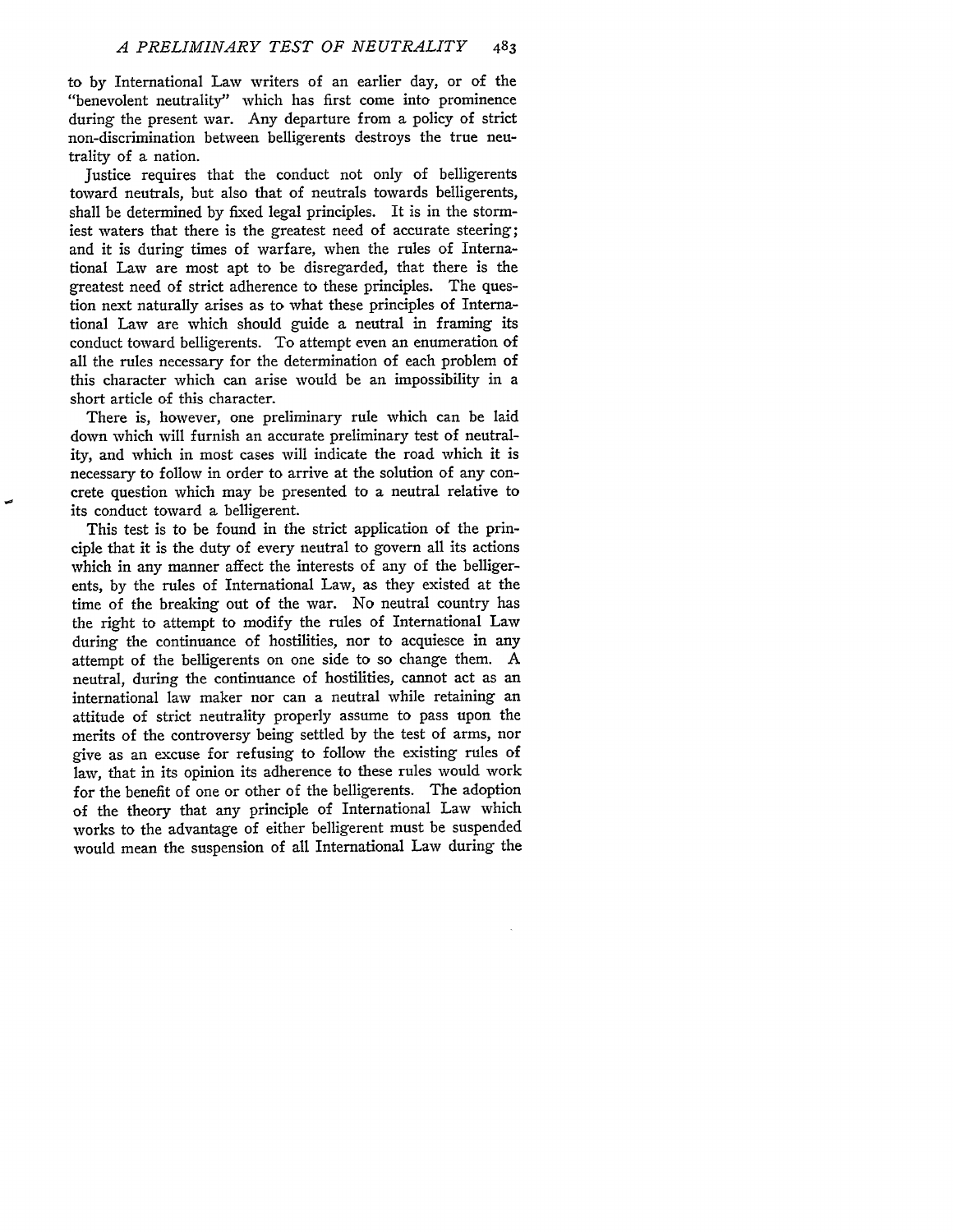continuance of hostilities. What every belligerent is entitled to, and all that any belligerent has any right to ask, is that the war shall be fought out under the rules which existed at the time of the outbreak of hostilities.

An exception to this rule may perhaps seem to be found in an episode which occurred in that group of wars of which the American Revolution formed a part, when the principal neutral countries of Europe, by entering into the covenant known as the "Armed Neutrality" (and which embodied a demand for the recognition of the principles of maritime law which the Empress Catherine II of Russia in a proclamation issued March 8, 1780, had announced that she was henceforth resolved to defend **by** force if necessary), succeeded in having certain entirely new principles incorporated into the body of International Law.

This exception, however, is much more apparent than real. As a matter of fact the so-called "armed" neutrality, like every other kind of neutrality which requires an adjective to define it, was in reality no neutrality, at all. It was a threat of hostility which succeeded because the country against which it was principally directed feared to take on any new antagonists. As a prominent historian has expressed it: "This covenant, known as the Armed Neutrality, was practically a threat aimed at England, and through her unwillingness to alienate Russia it proved a very effective threat."

The truth of the statement that the duty of a neutral is to closely observe the existing principles of International Law (including rules not of universal acceptance which have become binding upon the particular neutral, through its previous actions) is more readily seen if the proposition is put in its negative form and the question is asked: under what conditions a neutral country will be liable for the losses occasioned to a belligerent country (or its citizens or subjects) **by** the acts of the neutral. The answer is obviously that a neutral country can never be so liable except in cases where its action upon which the claim for damages is based, has constituted a violation of some existing principle of International Law. For losses resulting from any of their acts-either of commission or omission-which constituted such a violation, neutrals may and have been held liable to belligerents for the damages resulting therefrom.

Much light is thrown upon the basis upon which the liability of a neutral to a belligerent.may be predicated **by** a study of the negotiations between the United States and Great Britain leading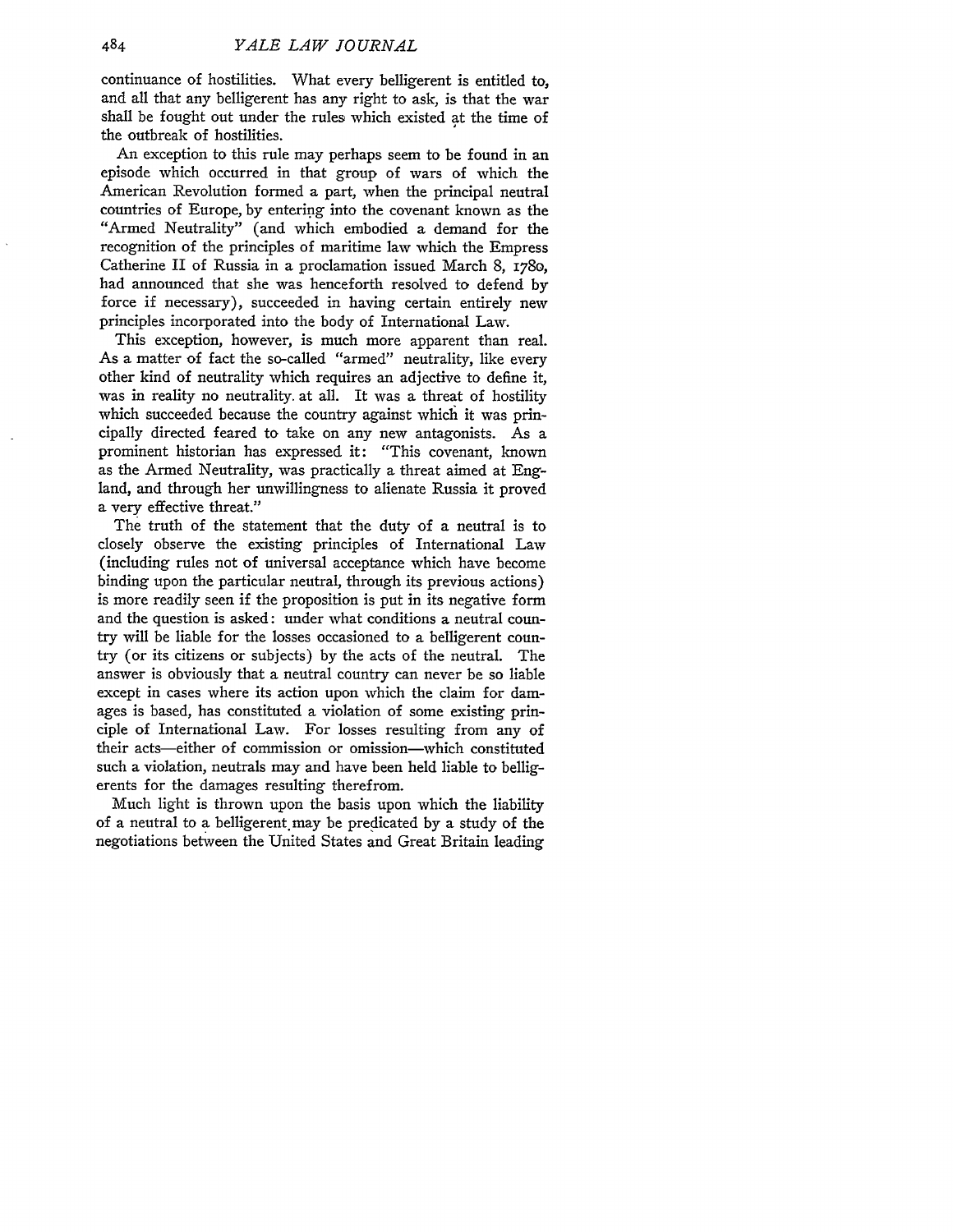up to the arbitration of the "Alabama" claims. The history **of** these negotiations reveals what is perhaps the most anomalous situation ever found in any important international arbitration. The principles involved were considered by both countries as being of far greater importance than the indemnity finally awarded, and for this reason great difficulty was experienced in so framing the questions to be presented to the arbitrators for. their consideration as not to put any stigma upon the conduct of either country. With regard to the legal questions involved the two countries disagreed upon every vital point except upon this preliminary principle, that the liability of Great Britain must be based-if it existed at all-upon the law as it existed at the time of the outbreak of the war.

The British commissioners who negotiated the Treaty of Washington, by the provisions of which the "Alabama" claims were submitted to arbitration, soon indicated that they were much less opposed to the payment by Great Britain of an indemnity to the United States, as compensation for the losses occasioned by the seizure and destruction of American ships by the "Alabama," than they were to an admission that there had been a violation of the principles of International Law on the part of Great Britain.

The United States commissioners proposed the adoption of certain rules which the arbitrators should be obliged to take as the principles of International Law governing the case. To this proposal it was replied by

> "the British Commissioners that they were instructed to declare that they could not assent to the proposed rules as a statement of principles of international law, but that Her Majesty's Government, in order to evince its desire of strengthening the friendly relations between the two countries, and of making satisfactory provision for the future, agreed that in deciding the questions between the two countries arising out of those claims the arbitrator should assume that Her Majesty's Government had undertaken to act upon the principles set forth in the rules in question.<sup>32</sup>

The matter was thus settled under a compromise by which the British Government agreed that it should be "assumed" by the arbitrators that certain rules of law were binding- upon Great

<sup>&#</sup>x27;Moore's International Arbitrations, Vol. I, p. 543.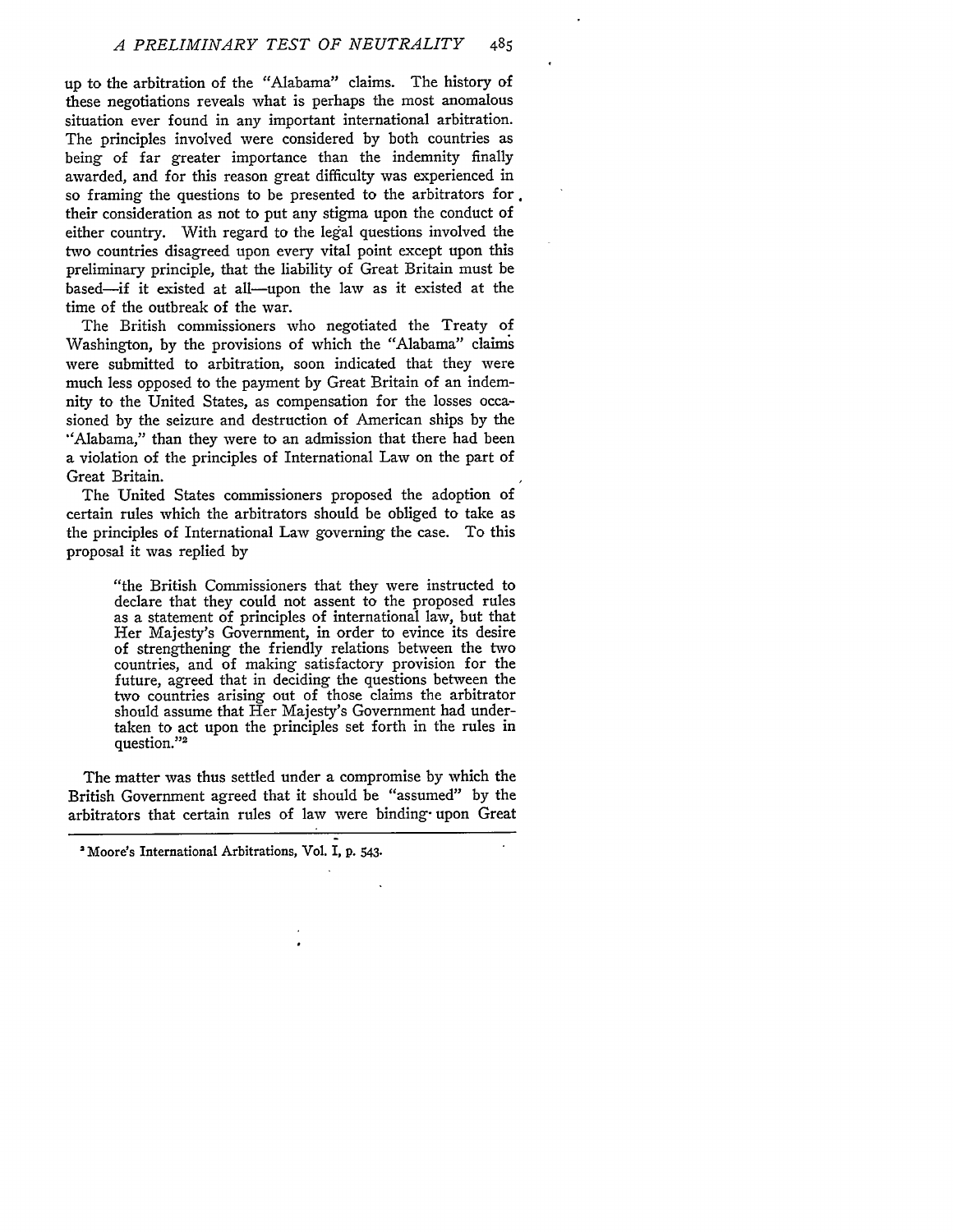Britain while that country expressly refused to "assent" or acknowledge that these rules had been actually binding upon her.

Article VI of the Treaty of Washington of 1871, which set forth the rules to be followed **by** the arbitrators, and explained the theory of the British Government as to their adoption, was in part as follows:

> "In deciding the matters submitted to the Arbitrators they shall be governed **by** the following three rules, which are agreed upon **by** the High Contracting Parties as rules ples of International Law not inconsistent therewith as the Arbitrators shall determine to have been applicable to the case: Rules- . . . . Her Britannic Majesty has commanded her High Commissioners and Plenipotentiaries to declare that Her Majesty's Government cannot assent to the foregoing rules as a statement of the principles of International Law which were in force at the time when the claims mentioned in Article I arose, but that Her Majesty's Government in order to evince its desire of strengthening the friendly relations between the two countries and of making satisfactory provision for the future, agrees that in deciding the questions between the two countries arising out of those claims, the Arbitrators should assume that Her Majesty's Government had undertaken to act upon the principles set forth in these rules.

And the High Contracting Parties agree to observe these rules as between themselves in future, and to bring them to the knowledge of other maritime Powers, and to invite them to accede to them."

There was, therefore, never any agreement between the United States and Great Britain as to the theory under which the "Alabama" award was made, even after the arbitrators had rendered their decision and the award had been paid.

The position of the United States was always that the award was made for damages resulting from the failure of Great Britain to observe the duties imposed upon her as a neutral, if not **by** the general principles of International Law, at least **by** her own municipal regulations. The British Government on the other hand never at any time admitted that the rules under which the award was made were binding upon Great Britain at the time of the Civil War, and held that she merely agreed that certain new principles of International Law should have a retroactive effect.3

'The result of the award was accepted with general acquiescence in England on account of the general prevailing feeling in that country that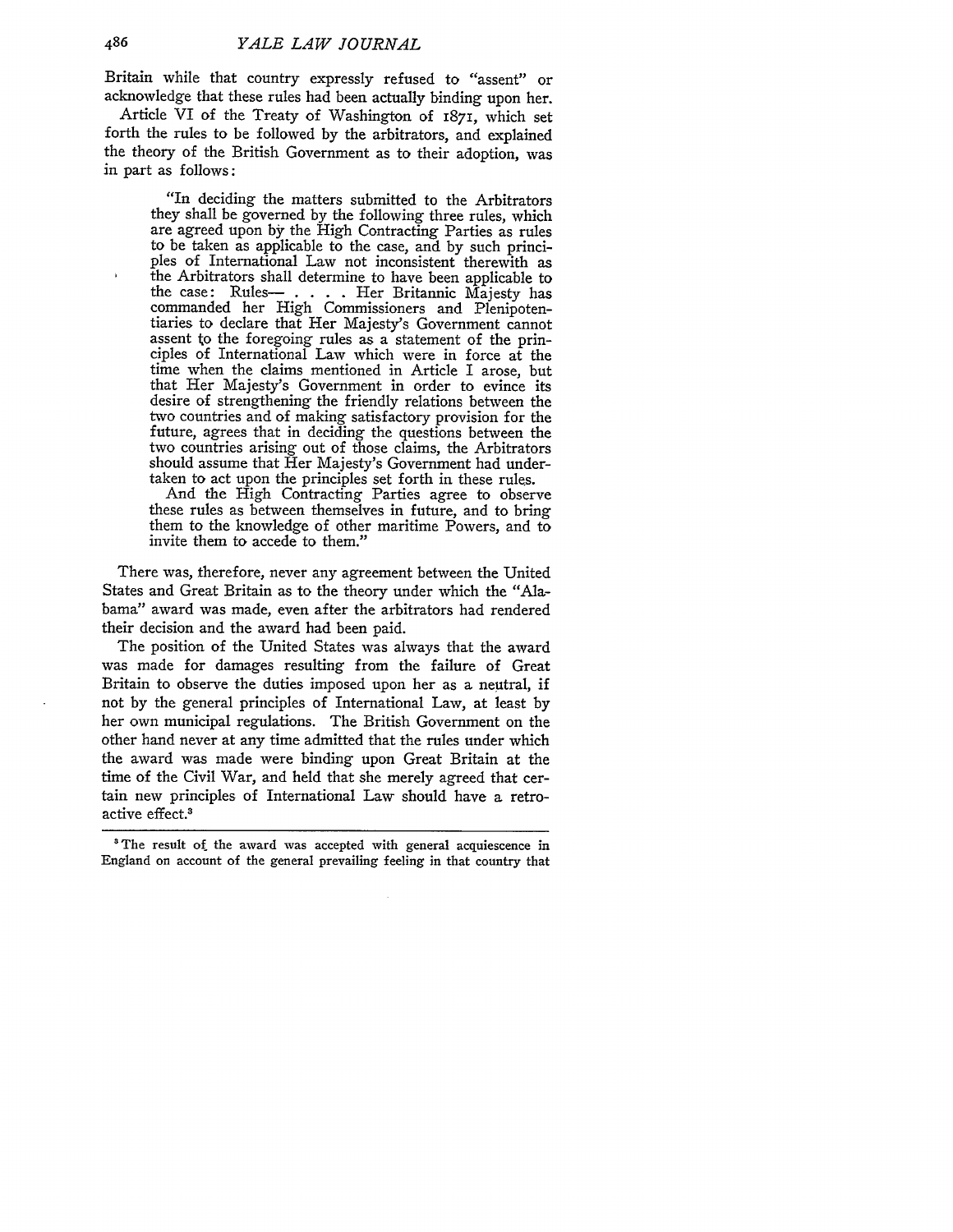Both countries, however, proceeded on the theory that a basis must be found to sustain the "Alabama" award either in princi- ples of International Law which actually existed during the Civil War period, or in principles which it was agreed between the two countries the arbitrators might arbitrarily assume to have existed at that time.

No legal principle is broad enough to cover every case, and the rule that a neutral must observe the law as it existed at the outbreak of the war necessarily fails when confronted with some new problem of neutrality concerning which no binding rule of International Law has ever been adopted. In this connection it may be said that cases involving questions of International Law relative to the conduct of neutrals toward belligerents, fall into three classes:

First. Cases where the question as to the proper conduct of the neutral in some specific matter is covered by some rule of International Law fully established and universally recognized at the time of the outbreak of the war. In all such cases there can be no legitimate ground for doubt as to the proper action of the neutral; it is manifestly and absolutely its duty to strictly follow the recognized rule of International Law regardless of the effect of such action upon the fortunes of any of the belligerents.

Second. Equally plain is the duty of the neutral to follow the precedents which it has itself established in cases where questions are involved upon which there can not be said to be any generally accepted rule of International Law, but upon which the neutral nation has definitely committed itself by the conduct or decisions of its Executive or Judicial Department acting within the proper scope of its authority. This proposition is of especial importance in the United States on account of the many occasions upon which our Supreme Court, in its decisions, has asserted principles of International Law not accepted by the majority of other nations. In times of war between other countries this country, to be either consistent or just, must adhere to such of these decisions as affect the duties of neutrals toward belligerents, except in cases where the position taken by the

Great Britain had secured the adoption of a new principle of International Law liable to be of great benefit to her in the future, by permitting it to be made retroactive adversely to British interests in a single controversy. This might serve as an illustration of the old saying that during one war England is always fighting the next.